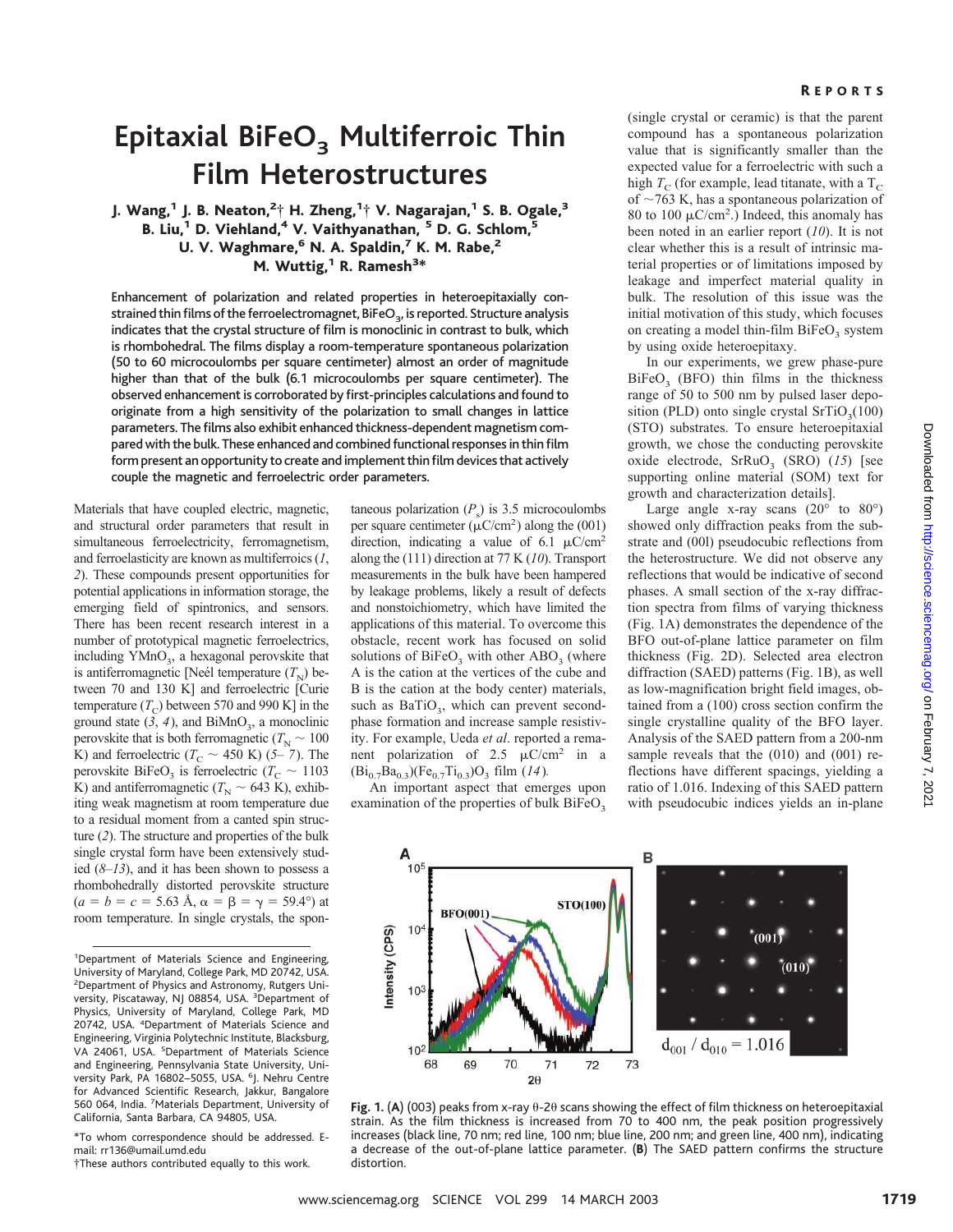parameter of 3.935 Å and an out-of-plane parameter of 4.0 Å. Careful analysis of the crystal structure using four-circle x-ray diffraction suggests a tetragonal-like crystal structure with the c axis normal to the substrate surface, with a small monoclinic distortion of about 0.5°. These experimental observations can be interpreted as a consequence of a compressive stress imposed by the SRO electrode, which has an in-plane lattice parameter smaller than that of BFO. These results lead to two key observations: (i) heteroepitaxial, in-plane compressive stress imposed by the epitaxial bottom electrode allows growth of a monoclinic crystal structure in BFO, and (ii) the degree of compressive stress progressively decreases with increasing BFO thickness (as expected).

We investigated the effect of this constrained crystallographic state in the BFO layer on its physical properties. Ferroelectric properties were characterized using polarization hysteresis and pulsed polarization measurements. In the hysteresis loop that we measured at a frequency of 15 kHz for the 200-nm-thick film (Fig. 2A), the observed remanent polarization  $(P_r, 50 \text{ to } 60)$  $\mu$ C/cm<sup>2</sup>) is an order of magnitude higher than the highest reported value of 6.1  $\mu$ C/cm<sup>2</sup> from bulk BFO. To confirm this result, we measured the polarization characteristics under a pulsed probe condition, which is less likely to be convoluted by leakage and nonlinear dielectric effects. The pulsed remanent polarization (defined as  $\Delta P = P^* - P^* \approx 2P_r$ , where *P*\* is the switched polarization and *P*ˆ is the nonswitched polarization) [measured using  $10$ - $\mu$ s wide pulses (Fig. 2B)] shows a sharp increase of  $\Delta P$  about 15 megavolts (MV) per meter, reaching a value of about 100  $\mu$ C/cm<sup>2</sup> at 55 MV/m. The films display resistivity values of  $\sim$ 10<sup>9</sup> ohm·cm, which is comparable to values obtained for epitaxial Ti-rich lead zirconate titanate (PZT) films**.** This polar state was found to be stable, as evidenced by polarization retention experiments conducted over several days. Additional support for the spontaneous polar state comes from piezoelectric measurements. The piezoelectric hysteresis loop (Fig. 2C), measured using a scanning force microscope (see SOM text for technique details), shows a remanent out-of-plane piezoelectric coefficient  $(d_{33})$  value of 70 pm/ V, representing the piezoresponse of the film in the fully clamped state, which is comparable to the value obtained from Ti-rich PZT films (Zr/Ti ratio of 20/80) (*16*). Figure 2D summarizes the thickness dependence of the polarization and piezoelectric coefficient. The polarization increases and the  $d_{33}$  value decreases as the film thickness is decreased. The small signal out-of-plane dielectric constant  $(\varepsilon_{33})$  follows the same trend as the  $d_{33}$  measurements. In the case of epitaxial  $PbTiO<sub>3</sub>$  and  $BaTiO<sub>3</sub>$  films, in-plane compressive stresses lead to a decrease of  $\varepsilon_{33}$ , along with an enhancement of the spontaneous polarization (*17*). The thickness dependence observed (Fig. 2D) can be similarly understood as a direct consequence of the induced compressive stress imposed by heteroepitaxy.

To understand the experimental data at the atomic level, we turned to first-principles calculations of total energy and polarization. These calculations were carried out within a local spin-density approximation (LSDA) with a plane wave basis set and projectoraugmented wave pseudopotentials using the Vienna Ab-initio Simulation Package (VASP) (*18*–*20*). [All calculations have been verified with another plane wave-pseudopotential package, ABINIT (*21*).] For a number of ferroelectric oxides, the spontaneous polarization has been accurately computed from first principles (*22*) using the Berry-phase formalism (*23*, *24*). For a given structure, this determines a discrete set of allowed values for the electronic contribution to the polarization  $P_{el} + 2eR/\Omega$ , where **R** is a lattice vector,  $\Omega$  is the unit cell volume, and *e* is the charge of the electron. The possible values for the change in total polarization with switching (equal to twice the spontaneous polarization)  $P<sub>S</sub>$  are therefore  $2P<sub>0</sub> + 2eR/\Omega$ . Here, we report a single value for spontaneous polarization,  $P_s$ , parallel to a given direction.

We first investigated the bulk rhombohedral phase by optimizing the structural parameters of  $BiFeO<sub>3</sub>$  in a 10-atom unit cell with space group R3c (Fig. 3A). The structure can be described as a distorted perovs-

A

60

40

20

 $\mathcal{L}$  $-20$ 

 $-40$ 

-60

 $\mathbf C$ 

 $d_{33}$  (pm/V) **60** 

 $4<sub>C</sub>$ 

 $\sqrt{ }$ 

Polarization (µC/cm<sup>2</sup>)

kite. The ground state was found to be an antiferromagnetic insulator with a lattice constant of 5.459 Å and a rhombohedral angle of 60.36°, as compared with the experimental values 5.6343 Å and 59.348° (*13*), which are within the deviations typical of the LSDA. The absence of centrosymmetry in R3c permits the relative displacements of the atomic sublattices along (111), most notably those of Bi with respect to the distorted  $FeO<sub>6</sub>$  cages. The minimum energy structure has values of these displacements in excellent agreement with the experimental structural determinations. The Berry-phase calculation yields a spontaneous polarization of  $+6.61 \mu C/cm^2$ along (111), in excellent agreement with the reported bulk value of 6.1  $\mu$ C/cm<sup>2</sup>.

For the thin-film phase, we considered a tetragonal structure based on the cubic perovskite structure with symmetry lowered to *P*4*mm* (i.e., we neglected the small monoclinic distortion). The lattice parameters were fixed to the pseudotetragonal parameters measured for the 200-nm film  $(a = 3.935\text{\AA})$ and  $c/a = 1.016$ ). Computations were performed with a body-centered tetragonal unit cell, which was necessary to accommodate the G-type antiferromagnetic ordering. The key results of our calculations for the thin film are shown in Fig. 3, C and D. The magnitudes of the ionic displacements relative to the centrosymmetric strained perovskite structure were found to be extremely large: relative to the Bi ion, the Fe (Wyckoff position 4b) and apical O (4b) are displaced



Fig. 2. (A) A ferroelectric hysteresis loop measured at a frequency of 15 kHz, which shows that the film is ferroelectric with  $P_1 \sim 55 \mu C/cm^2$ . (**B**) Pulsed polarization  $\Delta P$  versus electric field measured with electrical pulses of 10-μs width. (**C**) A small signal  $d_{33}$  for a 50-μm capacitor. (**D**) A summary of the thickness dependence of out-of-plane lattice parameter, polarization, and  $d_{33}$ . The small signal dielectric constant (27) follows the same trend as the  $d_{33}$ .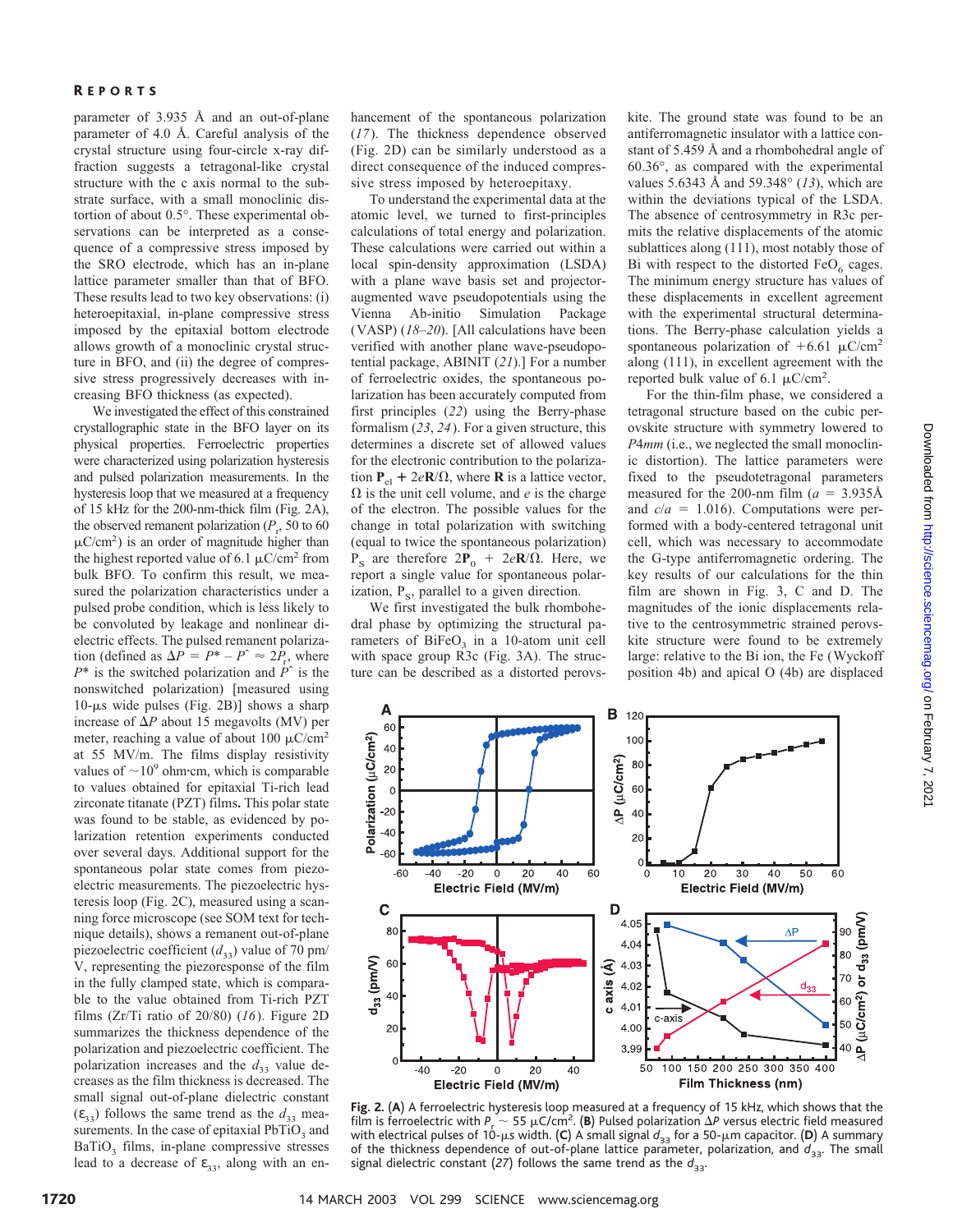by about 9% (of the *c* axis parameter) and 13%, respectively, and the equatorial O atoms (8c) by nearly 18%. (Figure 3B is a

schematic tetragonal  $BiFeO<sub>3</sub>$  unit cell.) The Fe displacement along the Fe-O(4b) chain is negligible, whereas the oxygen octahedron is



Fig. 3. Schematic of the prototypical rhombohedral (A) and tetragonal (B) BiFeO<sub>3</sub> unit cells. (Note that computations were performed with a 10-atom body-centered tetragonal unit cell, which was doubled to accommodate the G-type antiferromagnetic ordering.) The corresponding atomic positions and spontaneous polarizations from first-principles calculations are shown in (**C**) and (**D**), respectively. Structural parameters for the rhombohedral R3c phases were taken from (*13*). The asterisks in (D) indicate that lattice parameters were fixed to the experimental values of the 200-nm film.



**Fig. 4.** Magnetic hysteresis loops measured by vibrating sample magnetometry for a 70-nm-thick BFO film, showing an appreciable saturation magnetization of  $\sim$  150 emu/cm<sup>3</sup> and a coercive field of  $\sim$  200 Oe. The in-plane loop is shown in blue, and the out-of-plane loop is in red. Inset (a) shows the thickness dependence of saturation magnetization, illustrating the effect of heteroepitaxial constraint. Inset (b) is a preliminary ME measurement result showing a maximum value of  $\sim$ 3 V/cm·Oe and hysteresis about 200 Oe.

distorted by relative displacement of the equatorial and apical oxygens. The Berryphase calculation yields a spontaneous polarization of  $+63.2 \mu$ C/cm<sup>2</sup> along (001), which is consistent with the experimentally observed large values of polarization of our (001)-oriented films. Although there may be other tetragonal structures that are lower in energy (the energy per unit cell is about 0.4 eV per formula unit greater than the optimized rhombohedral structure), this result shows that a dramatically different polarization can be obtained with a relatively small change in the lattice parameters.

The results demonstrate the influence of heteroepitaxial constraint on the crystal structure and ferroelectric responses in the BFO thin film. We now turn our attention to the magnetic response. The field-dependent magnetization is shown for a 70-nm-thick film (Fig. 4). The Fig. 4 inset (a) shows the thickness dependence of the magnetization. For the thinnest film that we measured (70 nm), the saturation magnetization was  $\sim$ 150 electromagnetic unit (emu)/cm<sup>3</sup> (corresponding to  $\sim$ 1  $\mu$ <sub>B</sub> per unit cell); as film thickness increases to 400 nm, magnetization decreases to  $\sim$  5 emu/cm<sup>3</sup>. The films exhibit enhanced magnetization values as compared to the bulk ceramic (*25*), although the lack of any published data on single crystals precludes any detailed comparative evaluation. The observation of a thickness dependence of the magnetization points to the effect of the mismatch strain on the magnetic response. The coupling of electric and magnetic orders in BFO gives rise to a magnetoelectric (ME) effect. A quasistatic setup (*26*) was used to determine the ME *dE*/*dH* coefficient (where *E* is the electric field and *H* is the magnetic field) of the epitaxial films. The preliminary result, shown in the Fig. 4 inset (b), indicates a *dE*/*dH* coefficient as high as 3 V/cm·Oe at zero field.

Our work presents direct experimental evidence for the heteroepitaxial stabilization of a monoclinic phase with large spontaneous polarization in the ferroelectromagnet system,  $BiFeO<sub>3</sub>$ . These films also show a significant enhancement of magnetization compared with the bulk. A strong piezoelectric response of  $\sim$ 70 pm/V provides the basis for creating leadfree piezoelectrics for sensors and actuators.

#### **References and Notes**

- 1. E. K. H. Salje, *Phase Transitions in Ferroelastic and Co-elastic Crystals* (Cambridge Univ. Press, Cambridge, 1990).
- 2. G. A. Smolenskii, I. Chupis, *Sov. Phys. Usp.* **25**, 475 (1982). 3. A. Filippetti, N. A. Hill, *J. Magn. Magn. Mater.* **236**, 176 (2001).
- 4. M. Fiebig, Th. Lottermoser, D. Frohlich, A. V. Goltsev, R. V. Pisarev, *Nature* **419**, 818 (2002).
- 5. N. A. Hill, K. M. Rabe, *Phys. Rev. B* **59**, 8759 (1999).
- 6. R. Seshadri, N. A. Hill, *Chem. Mater.* **13**, 2892 (2001).
- 7. A. M. dos Santos *et al*., *Sol. Stat. Comm.* **122**, 49 (2002).
- 8. C. Michel, J.-M. Moreau, G. D. Achenbach, R. Gerson,
- W. J. James, *Solid State Commun.* **7**, 701 (1969). 9. J. D. Bucci, B. K. Robertson, W. J. James, *J. Appl. Cryst.* **5**, 187 (1972).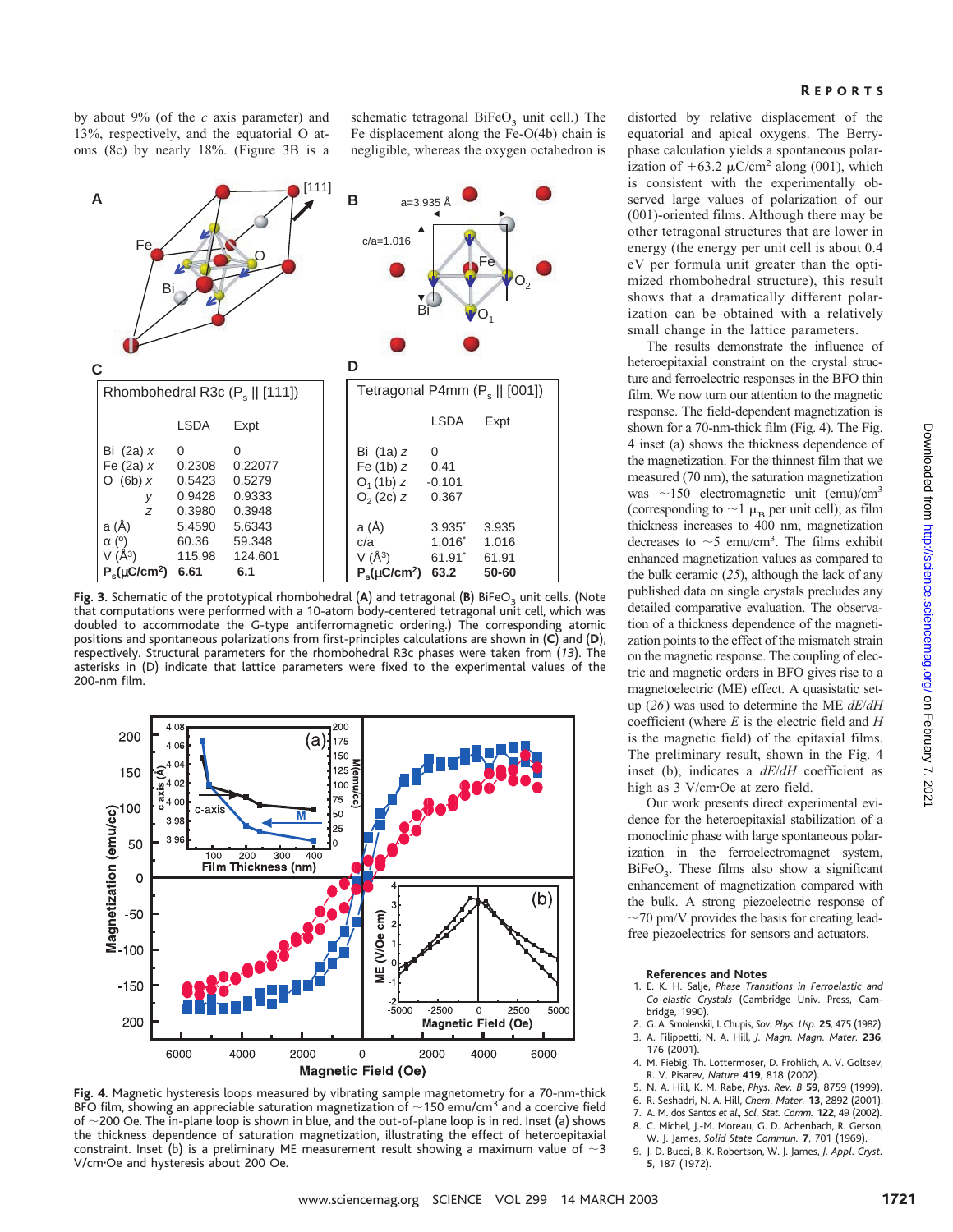### R EPORTS

- 10. J. R. Teague, R. Gerson, W. J. James, *Solid State Commun.* **8**, 1073 (1970).
- 11. Yu. E. Roginskaya, Yu. Ya. Tomashpol'skii, Yu. N. Venevtsev, V. M. Petrov, G. S. Zhdanov, *Sov. Phys. JETP* **23**, 47 (1966).
- 12. S. V. Kiselev, R. P. Ozerov, G. S. Zhdanov, *Sov. Phys. Dokl.* **7**, 742 (1963).
- 13. F. Kubel, H. Schmid, *Acta Crystallogr. B* **46**, 698 (1990). 14. K. Ueda, H. Tabata, T. Kawai, *App. Phys. Lett.* **75**, 555
- (1999).
- 15. C. B. Eom, R. J. Cava, R. M. Fleming, J. M. Phillips, *Science* **258**, 1766 (1992).
- 16. M. J. Haun, E. Furman, S. J. Jang, L. E. Cross, *Ferroelectrics* **99**, 63 (1989).
- 17. N. A. Pertsev, A. G. Zembilgotov, A. K. Tagantsev, *Phys. Rev. Lett.* **80**, 1988 (1998).
- 18. G. Kresse, J. Hafner, *Phys. Rev. B* **47**, 558 (1993).
- 19. -, *Phys. Rev. B* **54**, 11169 (1996).
- 19. \_*\_\_\_\_\_\_, Phys. Rev. B 54, 11169 (1996).*<br>20. G. Kresse, J. Joubert, *Phys. Rev. B 59, 1758 (1999).*
- 21. The ABINIT code is a common project of the Université Catholique de Louvain, Corning Incorporated, and other contributors (www.abinit.org). See X. Gonze *et al*., *Comput. Mater. Sci.* **25**, 478 (2002).
- 22. W. Zhong, R. D. King-Smith, D. Vanderbilt, *Phys. Rev. Lett.* **72**, 3618 (1994).
- 23. R. D. King-Smith, D. Vanderbilt, *Phys. Rev. B* **47**, 1651 (1993).
- 24. D. Vanderbilt, R. D. King-Smith, *Phys. Rev. B* **48**, 4442 (1993).
- 25. M. Mahesh Kumar, S. Srinath, G. S. Kumar, S. B. Suryanarayana, *J. Magn. Magn. Mater.* **188**, 203 (1998).
- 26. H. G. Rajaram, thesis, Pennsylvania State University (1991).
- 27. J. Wang *et al*., data not shown.

# **Taming Winfree Turbulence of Scroll Waves in Excitable Media**

Sergio Alonso, $^1$  Francesc Sagués, $^1$  Alexander S. Mikhailov $^{2\ast}$ 

Winfree turbulence of scroll waves is a special kind of spatiotemporal chaos that exists exclusively in three-dimensional excitable media and is currently considered one of the principal mechanisms of cardiac fibrillation. A chaotic wave pattern develops through the negative-tension instability of vortex filaments, which tend to spontaneously stretch, bend, loop, and produce an expanding tangle that fills up the volume. We demonstrate that such turbulence can readily be controlled by weak nonresonant modulation of the medium excitability. Depending on the forcing frequency, either suppression or induction of turbulence can be achieved.

About 10 years ago, Winfree suggested that three-dimensional (3D) excitable media may possess a special mechanism of wave turbulence, different in principle from the breakup of spiral waves in two dimensions. Spatiotemporal chaos emerges via the disorderly dynamics shown by the vortex filaments of scroll waves, which "snake about, fragment, and close in rings" (*1*). In his view, this process could provide an explanation for the development of fibrillation and the occurrence of sudden cardiac death in healthy people. In subsequent discussion, his analysis of cardiological data was criticized (*2*) and it was also pointed out that sometimes breakup of waves occurs more easily in large volumes than in thin slabs (*3*). Nonetheless, the turbulence described by Winfree has indeed been found in general models of excitable media. Its origin lies in the effect of negative tension of vortex filaments (*4*–*7*). Such filaments, which represent the cores of rotating scroll waves, tend to stretch themselves and to form loops and complex tangles. This behavior is characteristic for media with relatively low excitability, where the rotation period of spiral waves is large and the medium completely recovers after each propagating wave. In recent realistic simulations of cardiac arrhythmias, this form of fibrillation has been seen under ischemic conditions, in cardiac tissue deprived of oxygen (*8*). Scroll waves are also possible in other excitable media, such as the chemical Belousov-Zhabotinsky reaction (*9*) or the slime mold *Dictyostelium discoideum* (*10*). Experiments on taming excitation waves (*11*–*13*), oscillatory patterns (*14*–*15*), and

 $0.3$ 

 $0.2$ 

 $0.1$ 

d

**Fig. 1.** Parameter space of the Barkley model. Evolution of the activator *u* and inhibitor *v* variables is governed in this model by two equa**tions:**  $\partial u/\partial t = ε^{-1}u(1-u)[u-(v+1)]$  $[v](a)$  +  $\nabla^2 u$  and  $\partial v/\partial t = u - v$ , where  $ε$  is the ratio of the characteristic activator and inhibitor time scales, ε is fixed at 0.02 here and *a* and *b* are parameters of the model, *b* determining the excitation threshold. Stable 2D spiral waves are found in numerical simulations inside the entire white region, and meandering of spiral waves takes place in region MS. The 2D medium does not support excitation waves in region NW, is subexcitable (wave fragments shrink) in region SE, and is bistable in region BI. A line divides 28. We thank L. V. Saraf and V. Kulkarni for help with x-ray diffraction and Rutherford Backscattering measurements. J.B.N. and K.M.R. thank D. Vanderbilt for useful discussions. Supported by the Office of Naval Research (grant MURI N000140110761) and the NSF (grant MRSEC DMR-00-80008. It also benefits from the support of the NSF grant DMR0095166.

#### **Supporting Online Material**

www.sciencemag.org/cgi/content/full/299/5613/1719/  $DC1$ SOM Text

Figs. S1 and S2 References and Notes

19 November 2002; accepted 3 February 2003

chemical turbulence (*16*) in thin aqueous layers and surface chemical reactions have recently attracted much attention. In excitable 3D media, only the effects of spatial gradients (*17*–*18*), resonant periodic forcing (*19*), and noise (*20*) on scroll waves have previously been discussed. Here, we show that the Winfree turbulence of scroll waves is amenable to control by uniform periodic forcing. Both suppression and induction of such turbulence, depending on the forcing period, are demonstrated.

In its transverse cross section, a scroll wave looks like a spiral. Such spirals are stacked one upon another to form a scroll-shaped pattern. The scroll rotates around a central filament characterized by zero excitation amplitude. This filament can be straight or curved; it may also form loops and close into contracting or expanding rings. Our analysis is based on the general Barkley model (*21*), whose parameter space is shown in Fig. 1. Inside a broad region, characterized by decreased excitability, expanding scroll rings that give rise to Winfree turbulence were observed. An example of turbulence development is presented in Fig. 2, A to E, where thick yellow lines show the filaments around which scroll waves are rotating. The inhibitor



the white region into the domains where collapsing (CS) and expanding (ES) scroll rings are observed. This boundary was determined by numerical 3D simulations that assume axial symmetry of the rings. The symbols (open and solid dots and squares) indicate the points at which numerical simulations were performed. NW, no waves; SE, subexcitable; MS, meandering spirals; BI, bistable.

<sup>&</sup>lt;sup>1</sup>Departament de Química Física, Universitat de Barcelona, Avenida Diagonal 647, 08028 Barcelona, Spain. <sup>2</sup> Abteilung Physikalische Chemie, Fritz-Haber-Institut der Max-Planck-Gesellschaft, Faradayweg 4-6, 14195 Berlin, Germany.

<sup>\*</sup>To whom correspondence should be addressed. Email: mikhailov@fhi-berlin.mpg.de